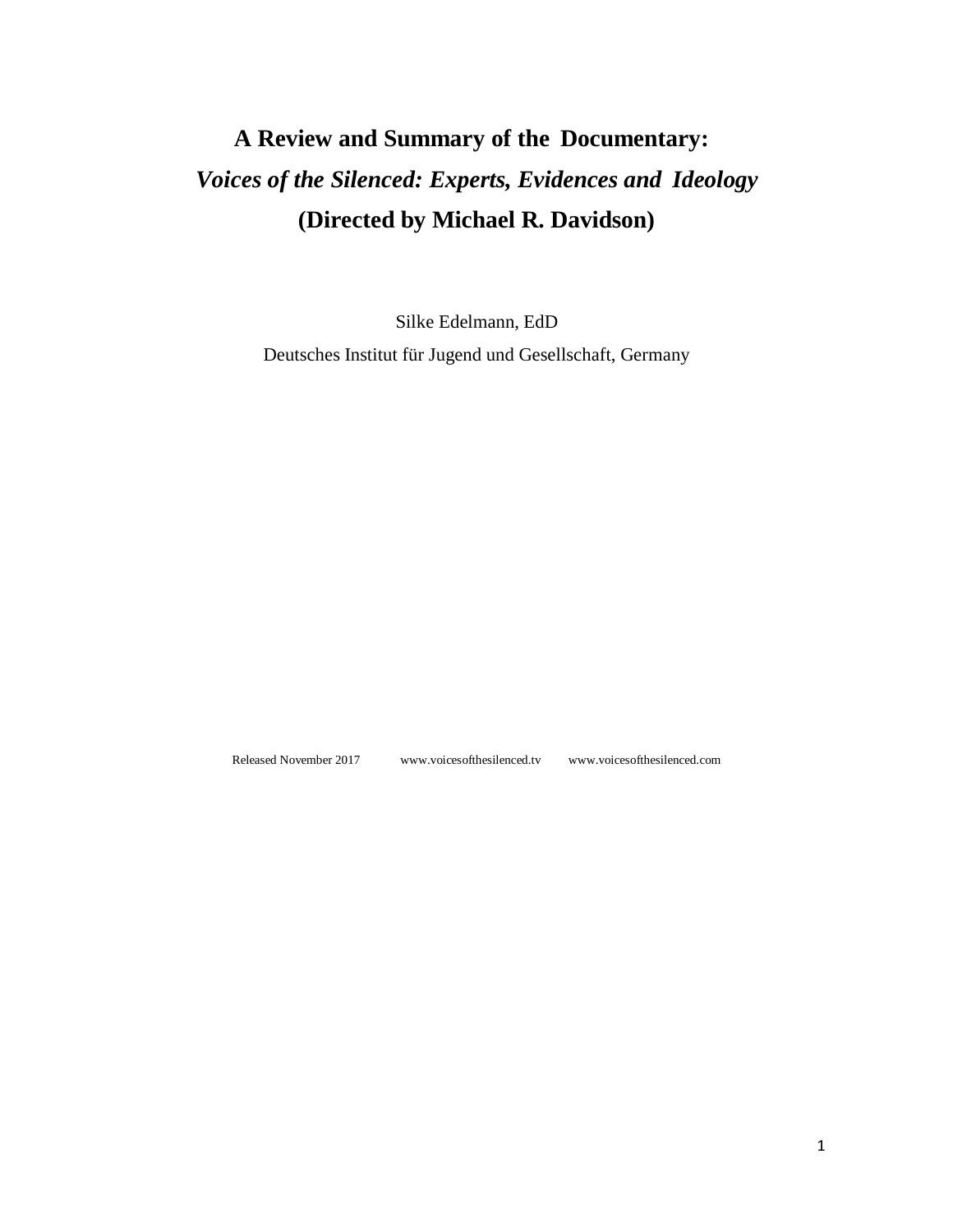Two groups of people, living at different times in history and under different circumstances, yet sharing the same sexual ethics and a similar fate: being silenced by the societies of their time. In his remarkable documentary, *Voices of the Silenced*, Michael R. Davidson compares the story of the Jewish people living under captivity in ancient Roman society, with the story of a contemporary group of people whose sexual ethics are deeply rooted in their biblical faith and worldview. After their deportation to Rome, Jews and Christians were supposed to be silenced forever—and so are the voices of those who follow their footsteps today, in the midst of a society that is turning away from its Judeo-Christian roots, looking instead more and more like the ancient Roman pansexual society. Yet, while the Roman empire crumbled, the attendants of the Mosaic Law were still there, back in the nation which was supposedly destroyed forever. Their voices were heard again, and so, we hope, will the voices of those who are being silenced today.

*Voices of the Silenced* begins with a powerful soundtrack and moving pictures, retelling the story of the Jewish people being deported from Israel. Their march of humiliation has been commemorated by the Arch of Titus. With pictures of an erupting volcano, a reminder of the Vesuvius eruption, which some thought to be an act of judgment, the viewer is introduced to the second group: "*Today many, like the Jewish slaves, are being forced to march into a similar captivity—this time under a rainbow arch. Those who refuse are silenced. This istheir story ......*"

Subsequent to the first scenes, the viewer is introduced to the people who are telling their story: women and men who struggle with or have overcome their unwanted same-sex attractions and those who are helping them in their processes. This is followed by some expert comments on the topic. From then on, the documentary goes back and forth between direct and indirect interviews with experts, therapists, the persons concerned, and scenes of ancient places. Throughout the documentary the film director is actively involved in the different scenes, making comments and guiding the content with his questions.

Historical background information is gained from archaeological places in Pompeii and Rome. Archaeological findings bring to light artifacts, which confirm the presence of Jews and Christians living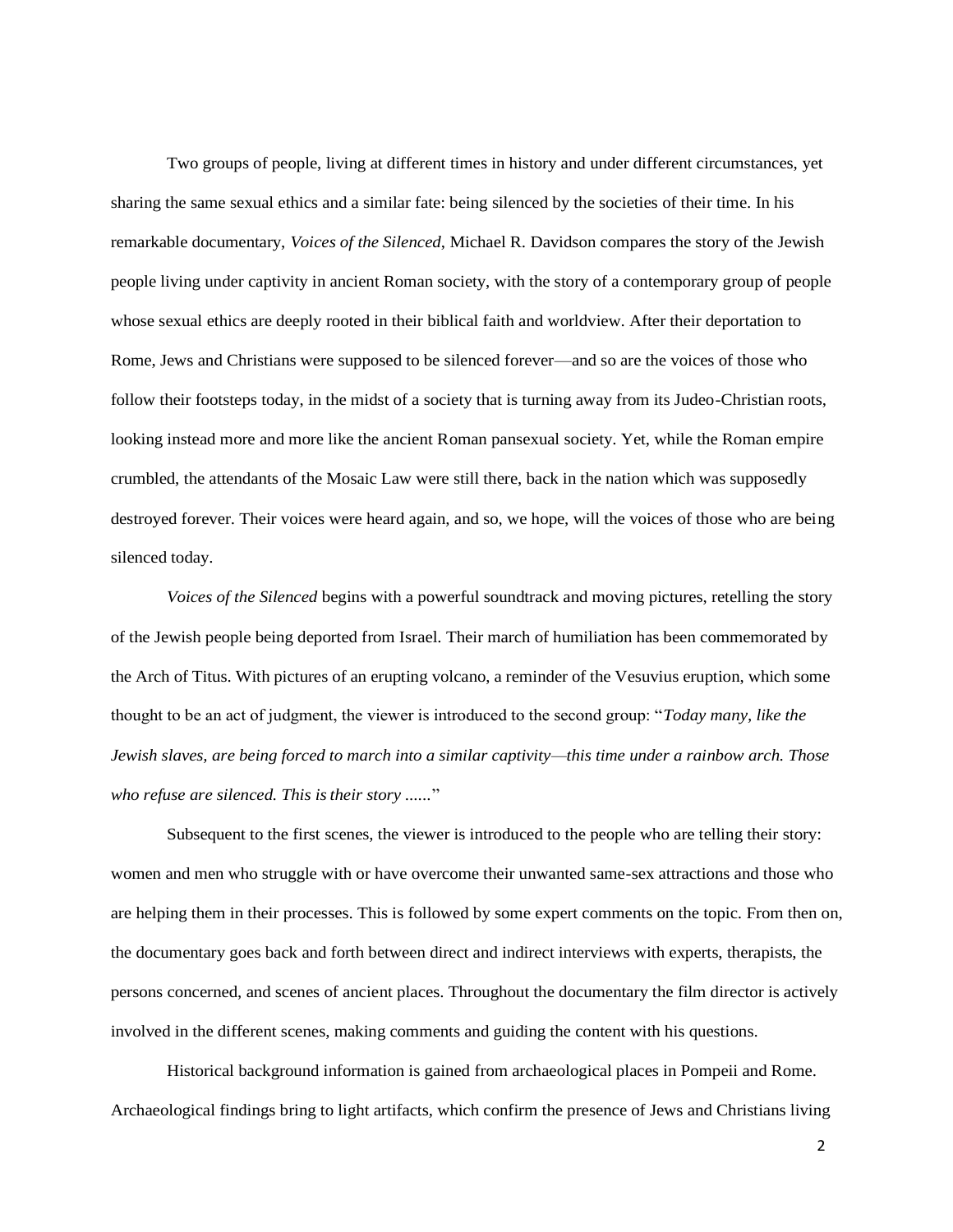as slaves in ancient Rome and Pompeii. While most of the artifacts only tell the story of the lives of the free Roman citizens, in the end Judeo-Christian ethics and values superseded the ancient pansexual way of life.

Included in the historical background information are arguments about biblical references concerning homosexuality. One of the arguments is the supposed silence of the New Testament on the topic. However, even if that would be a correct observation, Christian ethics of sexuality are deeply rooted in Jewish ethics, which is very clear on that topic. Another argument is that Paul had no knowledge of the complex sexual practices of the Roman culture. This view cannot be supported, as he lived for several years outside of Israel in other parts of the Roman empire. Therefore, the expert interviewed in the film concludes that it is quite implausible for Paul not to have known anything about the common sexual practices and relationships in Roman culture.

Experts express concern about how massively the homosexual agenda is pushed forward through new sexual politics, unsound reasoning, false claims, and new court orders. Professor Stephen Baskerville argues that journalists and academic professions are under pressure not to explore contemporary sexual ethics in a critical manner anymore. In regards to scientific research, Dr Peter May and Dermot O'Callaghan challenged the statement the Royal College of Psychiatrists gave to the Church of England, which claims that sexual orientation is essentially inborn and cannot be changed. May and O'Callaghan asked the Royal College to provide them with evidence for this statement—and after a long time merely received the unscientific reply, "*I do not propose to enter into a discussion about sexuality but wish to make the following points.*" On the legal front, the film gives an example from New Jersey about a law that makes it illegal for therapists to help minors who struggle with unwanted same-sex attractions and seek to diminish them. Even though there was clear evidence that one of the witnesses provided false information, the law was passed.

Therapists and counselors report on how they are treated by society and even by the church. Some are not invited anymore to speak at conferences or at Christian events, as the organizers are afraid of being labeled as "homophobe." Those who have found help describe the numerous obstacles they experienced